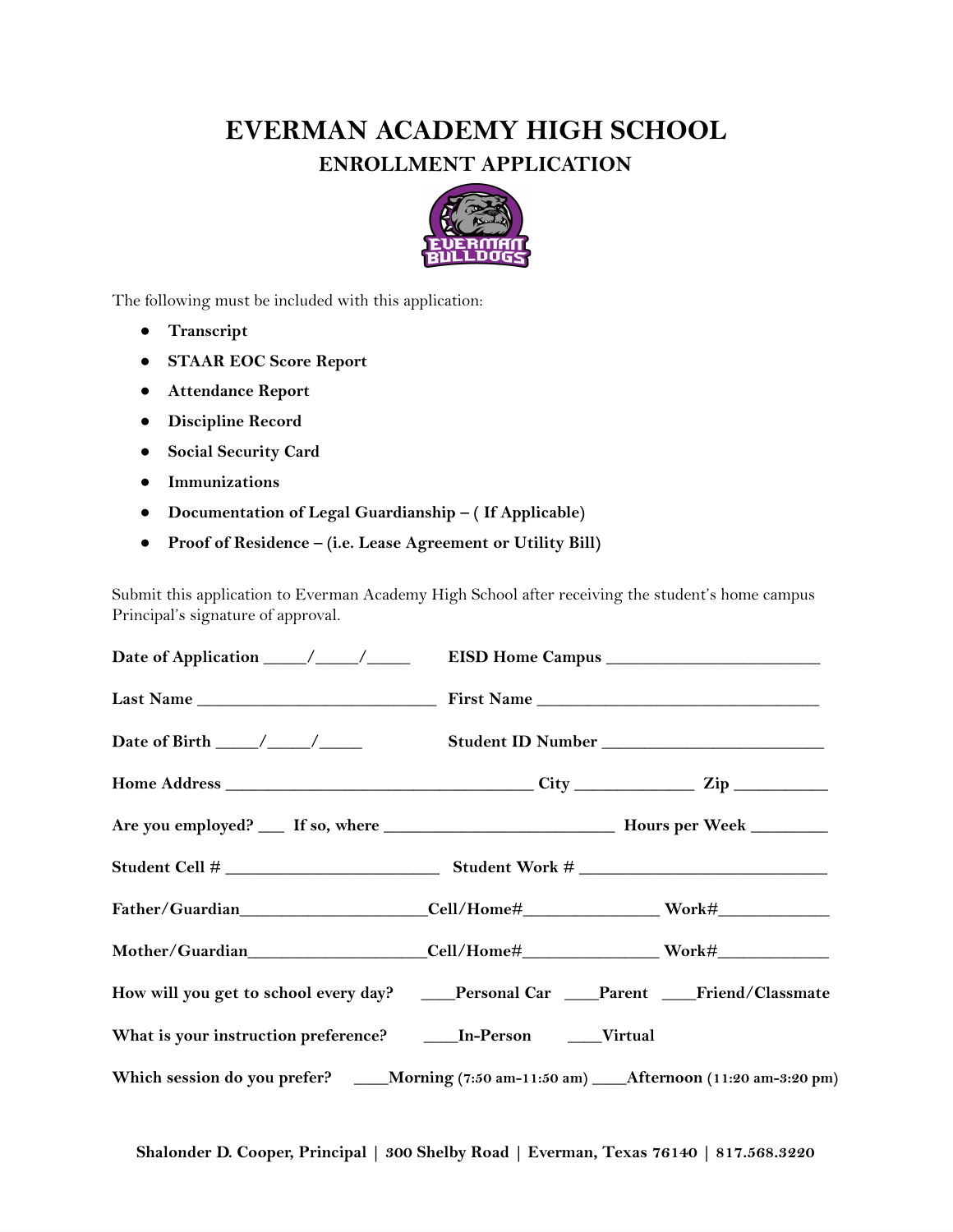Student: What is your reason for wanting to attend Everman Academy High School?

| $\overline{\phantom{0}}$ |
|--------------------------|
|                          |
|                          |
|                          |
| -                        |
|                          |
|                          |
|                          |
|                          |
|                          |
|                          |
|                          |
|                          |